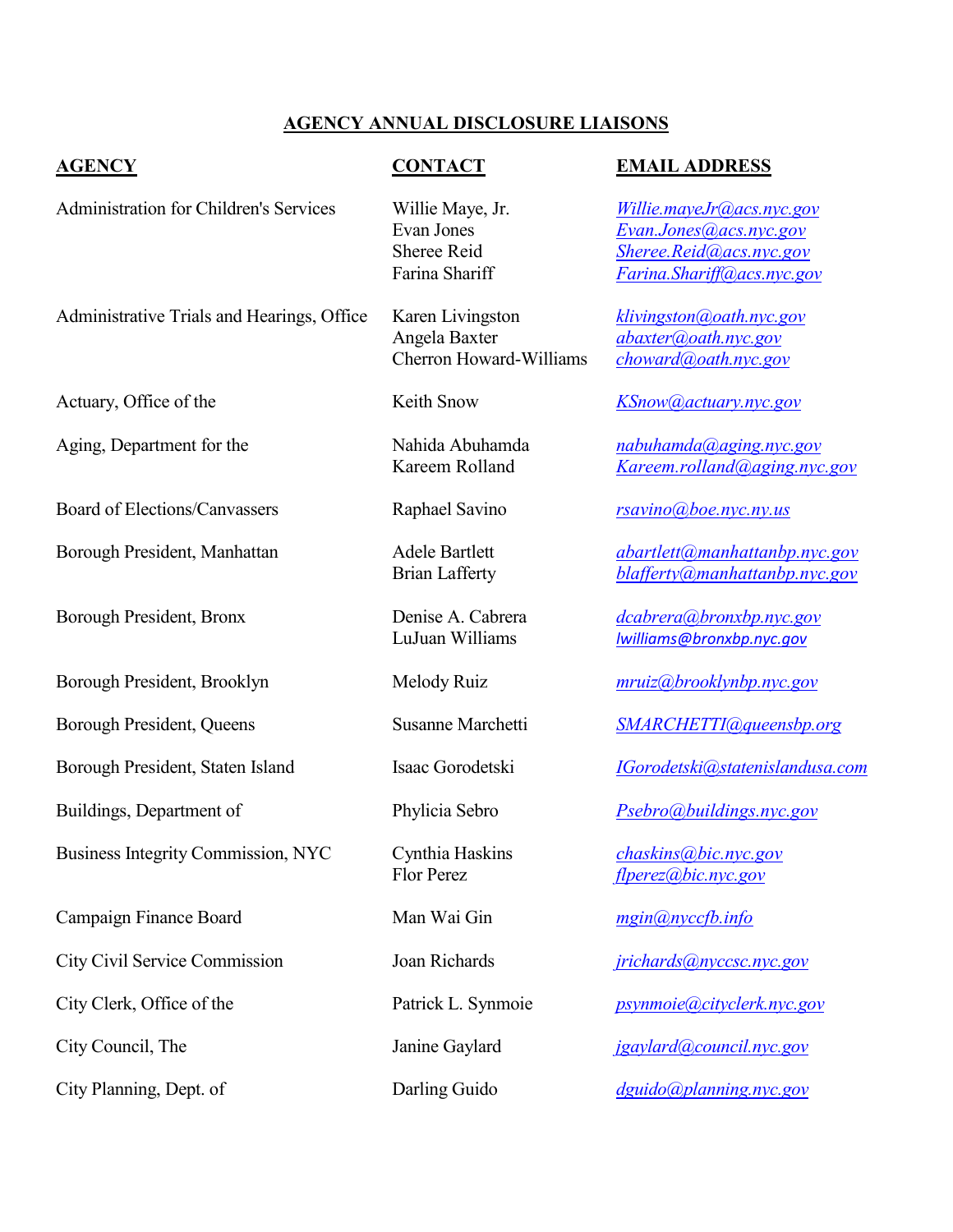Citywide Administrative Services, Dept. of Shameka Boyer Overton *[SBoverton@dcas.nyc.gov](mailto:SBoverton@dcas.nyc.gov)*

Civilian Complaint Review Board Wanda Didi *wdidi@ccrb.nyc.gov*

Collective Bargaining, Office of Amy Villafane *[avillafa@ocb.nyc.gov](mailto:avillafa@ocb.nyc.gov)*

Conflicts of Interest Board Joanne Giura *[giura@coib.nyc.gov](mailto:giura@coib.nyc.gov)*

Consumer Affairs, Dept. of Tampra Chapman *[tchapman@dca.nyc.gov](mailto:tchapman@dca.nyc.gov)* 

Cultural Affairs, Department of Cynthia Ingram *[cingram@culture.nyc.gov](mailto:cingram@culture.nyc.gov)*

Design and Construction, Dept. of Geannetta Jackson *[Jacksonge@ddc.nyc.gov](mailto:PodestaJa@ddc.nyc.gov)* 

District Attorney, Manhattan Carey R. Dunne *[dunnec@dany.nyc.gov](mailto:dunnec@dany.nyc.gov)*

Economic Development Corp. Allison Matthes *[AMatthes@edc.nyc](mailto:AMatthes@edc.nyc)*

Emergency Management, Office of **Annette Santiago** *asantiago <i>asantiago agoem.nyc.gov* 

Environmental Protection, Dept. of Toni Quinones *aquinones aquinones aguinones* 

Equal Employment Practices Commission Michael Pinckney *[mpinckney@eepc.nyc.gov](mailto:mpinckney@eepc.nyc.gov)*

Marina Sukonnik *[MSukonnik@dcas.nyc.gov](mailto:MSukonnik@dcas.nyc.gov)*

Civic Engagement Commission Francis Urroz *[furroz@civicengagement.nyc.gov](mailto:furroz@civicengagement.nyc.gov)*

Comptroller, Office of the Amadeo D'Angelo *[adangel@comptroller.nyc.gov](mailto:adangel@comptroller.nyc.gov)* Rose Yndigoyen *[ryndigo@comptroller.nyc.gov](mailto:ryndigo@comptroller.nyc.gov)*

Correction, Board of Tonya Glover *[tglover@boc.nyc.gov](mailto:rtwolf@boc.nyc.gov)*

Correction, Department of Euleen Griffith *[euleen.griffith@doc.nyc.gov](mailto:euleen.griffith@doc.nyc.gov)*

District Attorney, Bronx Polly M. Puner *[Punerp@Bronxda.nyc.gov](mailto:Punerp@Bronxda.nyc.gov)*

District Attorney, Brooklyn Maritza Mejia-Ming *[MejiaM@Brooklynda.org](mailto:MejiaM@Brooklynda.org)*

District Attorney, Queens John M. Castellano *[jmcastellano@queensda.org](mailto:jmcastellano@queensda.org)* 

District Attorney, S.I. Ashleigh J. Owens *[aowens@rcda.nyc.gov](mailto:aowens@rcda.nyc.gov)* Monique Jones *[Monique.Jones@rcda.nyc.gov](mailto:Monique.Jones@rcda.nyc.gov)*

Education, Department of Samantha Biletsky *[sbiletsky@schools.nyc.gov](mailto:sbiletsky@schools.nyc.gov)* Daisy Garay *[DGaray@schools.nyc.gov](mailto:DGaray@schools.nyc.gov)*

Stephanie Gutierrez *[sgutierrez@oem.nyc.gov](mailto:sgutierrez@oem.nyc.gov)*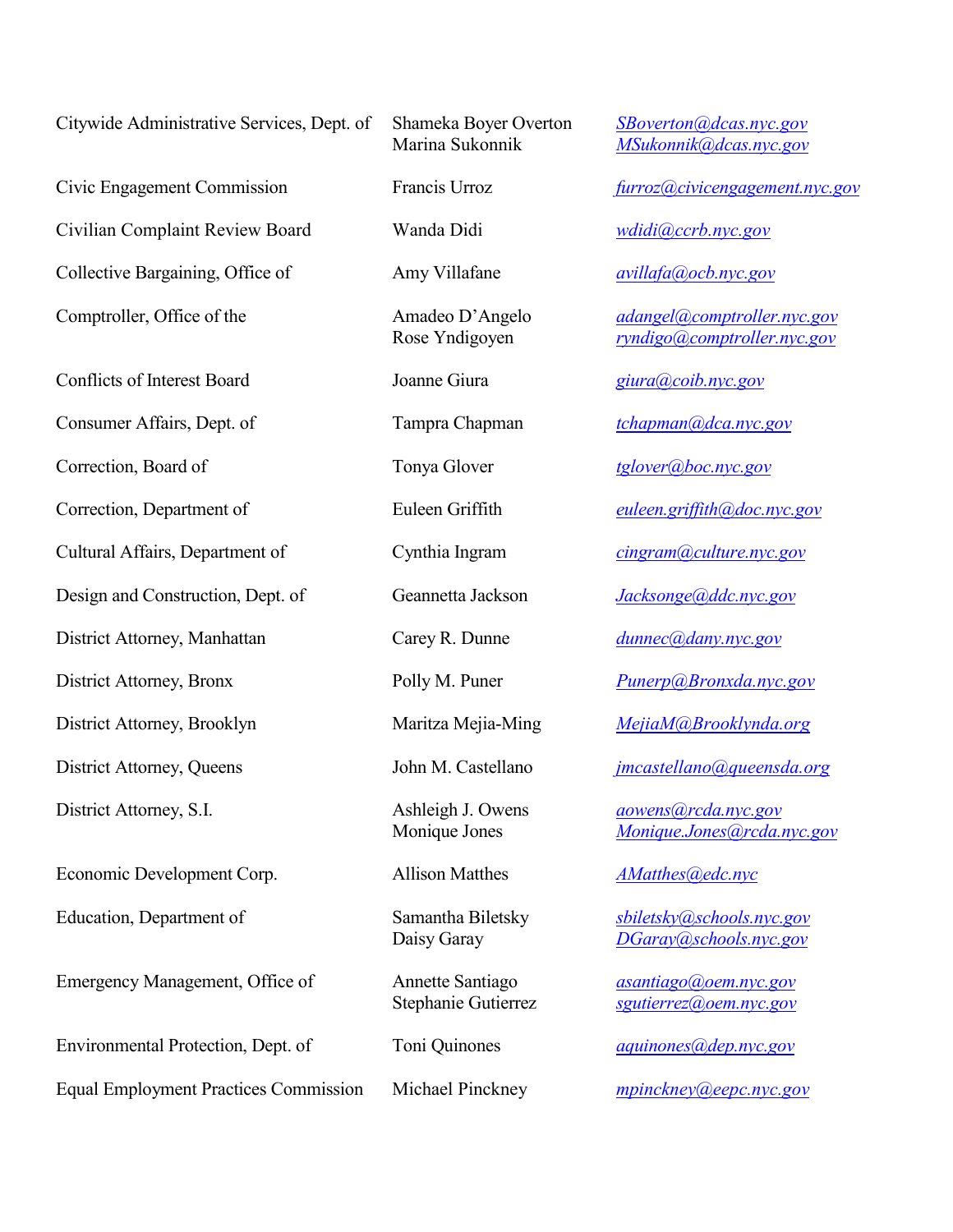Financial Information Svcs. Janet Zerilli *[jzerilli@fisa-opa.nyc.gov](mailto:jzerilli@fisa.nyc.gov)* Agency (FISA)

Health and Mental Hygiene, Dept. Juanita Saldivar *[jsalvida@health.nyc.gov](mailto:jsalvida@health.nyc.gov)* 

Dr. Susan Smith McKinney Anna Akhrina *[akhrinaa@nychhc.org](mailto:akhrinaa@nychhc.org)* Nursing and Rehabilitation Ctr.

Health and Hospitals Central Office Michael Katzab *Michael.Katzab @nychhc.org* 

Correctional Health Services Miguel Perez *[mperez14@nychhc.org](mailto:mperez14@nychhc.org)*

Yvette Solla *[sollay@nychhc.org](mailto:sollay@nychhc.org)* Dawn Trossi *[trossid@nychhc.org](mailto:trossid@nychhc.org)* Pascale Giglio *[gigliop@nychhc.org](mailto:gigliop@nychhc.org)*<br>Jennifer Adom-Koduah *boakyeje@nychhc.org* 

Finance, Department of Tasnia Karim *[karimt@finance.nyc.gov](mailto:karimt@finance.nyc.gov)* Tara Whiteman *[WhitemanT@finance.nyc.gov](mailto:WhitemanT@finance.nyc.gov)*

Fire Department Aurora Perez *[pereza@fdny.nyc.gov](mailto:pereza@fdny.nyc.gov)* Christian F. Gomez *[Christian.gomez@fdny.nyc.gov](mailto:Christian.gomez@fdny.nyc.gov)*

Fire Pension Fund Samantha Geoghan *[samantha.geoghan@nycfirepension.org](mailto:samantha.geoghan@nycfirepension.org)* Michael Sohn *[michael.sohn@nycfirepension.org](mailto:michael.sohn@nycfirepension.org)*

Health and Home Care Tinisha Beckles *[Tinisha.Beckles@nychhc.org](mailto:Tinisha.Beckles@nychhc.org)* Ruth Gage *[ruth.gage@nychhc.org](mailto:ruth.gage@nychhc.org)*

Metro Plus Health Plan Ryan Harris *[harrisry@metroplus.org](mailto:harrisry@metroplus.org)* Saki Baxter *[BaxterS@metroplus.org](mailto:BaxterS@metroplus.org)*

JasminWu *[Jasmin.Wu@nychhc.org](mailto:Jasmin.Wu@nychhc.org)*

Bellevue Hospital Leoni McLeod *[McLeodl4@nychhc.org](mailto:McLeodl4@nychhc.org)* Robin Thorpe *[Thorper@nychhc.org](mailto:Thorper@nychhc.org)*

Jacobi Medical Center Serena Vivians *[Serena.Vivians@nychhc.org](mailto:Serena.Vivians@nychhc.org)*

Elmhurst Hospital Center Maria Cutolo *[maria.cutolo@nychhc.org](mailto:maria.cutolo@nychhc.org)* [boakyeje@nychhc.org](mailto:boakyeje@nychhc.org)

Coler Memorial Hospital Malka Konigsberg *Malka.Konigsberg@nychhc.org*

Coney Island Hospital Billy Truong *[billy.truong@nychhc.org](mailto:billy.truong@nychhc.org)* Raisa Semorile *[Raisa.Semorile@nychhc.org](mailto:Raisa.Semorile@nychhc.org)* Yelena Grabchak *[Yelena.Grabchak@nychhc.org](mailto:Yelena.Grabchak@nychhc.org)*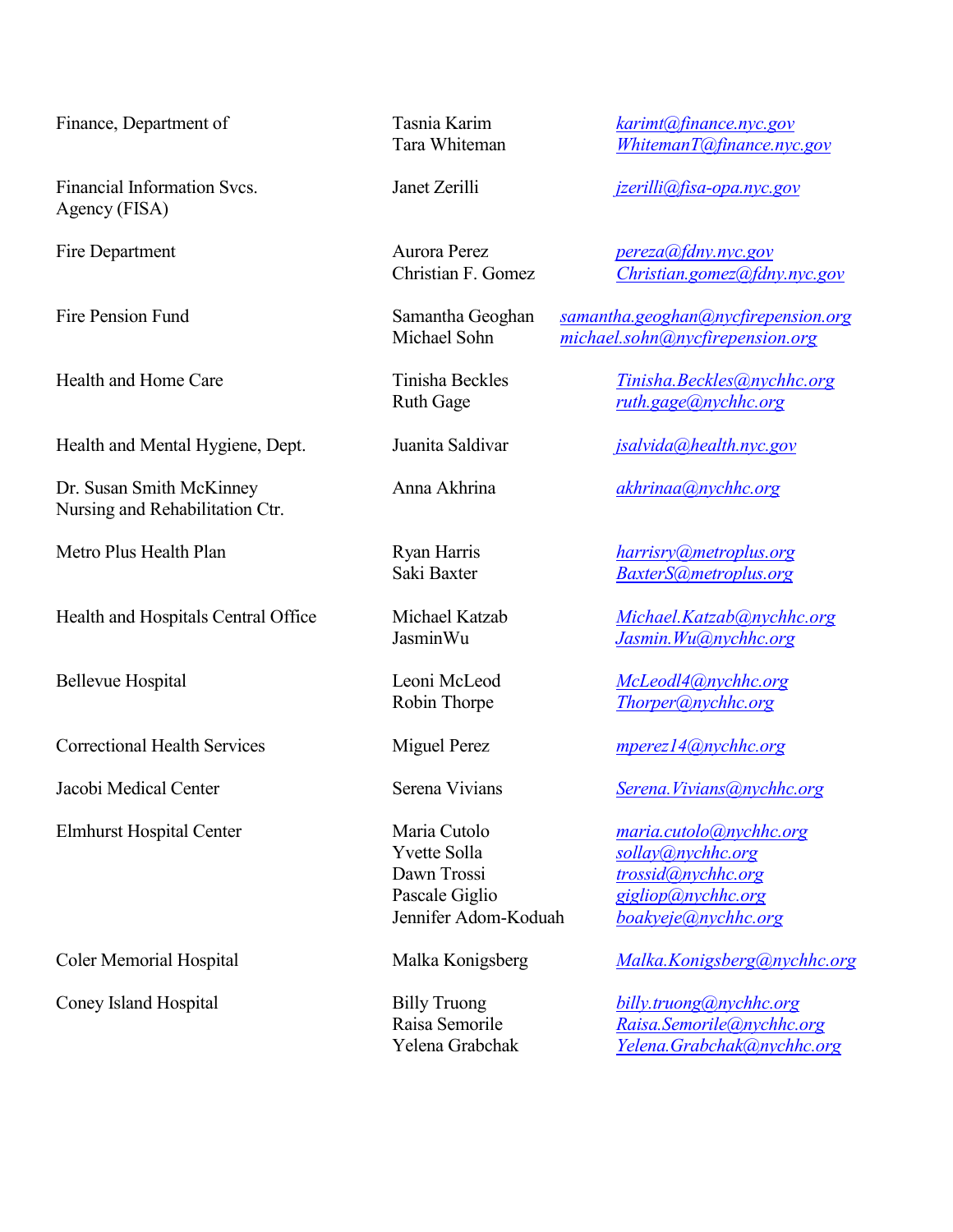| Cumberland Diagnostic & Treatment Ctr.                       | Ariane Garcia<br>Indramattie Harrilall<br>Juliana Daza<br>Jodhemni Chalas<br><b>Tirson Baez</b> | <b>Ariane.Garcia</b> @nychhc.org<br>Indramattie.Harrilall@nychhc.org<br>Juliana.Daza@nychhc.org<br>Jodhemni.Chalas@nychhc.org<br>baezt1@nychhc.org |
|--------------------------------------------------------------|-------------------------------------------------------------------------------------------------|----------------------------------------------------------------------------------------------------------------------------------------------------|
| Henry J. Carter Hospital & Nursing Facility Malka Konigsberg |                                                                                                 | Malka.Konigsberg@nychhc.org                                                                                                                        |
| Gouverneur Diagnostic & Treatment Ctr.                       | Georgette Jones                                                                                 | Jonesg6@nychhc.org                                                                                                                                 |
| Harlem Hospital Center                                       | Keesha Nedd<br>Andrea Quick                                                                     | Keesha.Nedd@nychhc.org<br>andrea.quick@nychhc.org                                                                                                  |
| <b>Kings County Hospital</b>                                 | <b>Candice Naidu-Browne</b><br>Danielle Pierre                                                  | Candice.Naidu-Browne@nychhc.org<br>Danielle.Pierre@nychhc.org                                                                                      |
| <b>Lincoln Medical Center</b>                                | Jeanette Cunningham<br>Barbara Marrero                                                          | Jeanette.cunningham@nychhc.org<br>barbara.marrero@nychhc.org<br>Tataneesha Gallimore Tataneesha.Gallimore@NYCHHC.ORG                               |
| Metropolitan Hospital                                        | Lourdes Vicens                                                                                  | vicensl@nychhc.org                                                                                                                                 |
| Morrisania Diag. & Treatment Center                          | Ariane Garcia<br>Indramattie Harrilall<br>Juliana Daza<br>Jodhemni Chalas<br><b>Tirson Baez</b> | <b>Ariane.Garcia</b> @nychhc.org<br>Indramattie.Harrilall@nychhc.org<br>Juliana.Daza@nychhc.org<br>Jodhemni.Chalas@nychhc.org<br>baezt1@nychhc.org |
| North Central Bronx Hospital                                 | Serena Vivians                                                                                  | Serena. Vivians@nychhc.org                                                                                                                         |
| Queens Hospital Center                                       | Maria Cutolo<br>Yvette Solla<br>Dawn Trossi<br>Pascale Giglio<br>Jennifer Adom-Koduah           | maria.cutolo@nychhc.org<br>sollay@nychhc.org<br>trossid@nychhc.org<br>gigliop@nychhc.org<br>boakyeje@nychhc.org                                    |
| Sea View Hospital & Rehab. Ctr. Home                         | Anna Akhrina                                                                                    | akhrinaa@nychhc.org                                                                                                                                |
| Renaissance Health Care Network                              | Ariane Garcia<br>Indramattie Harrilall<br>Juliana Daza<br>Jodhemni Chalas<br><b>Tirson Baez</b> | <b>Ariane.Garcia</b> @nychhc.org<br>Indramattie.Harrilall@nychhc.org<br>Juliana.Daza@nychhc.org<br>Jodhemni.Chalas@nychhc.org<br>baezt1@nychhc.org |
| Woodhull Medical & Mental Center                             | Sophia Isaac<br>Melody Byrd                                                                     | Sophia.Isaac@nychhc.org<br>byrdm2@nychhc.org                                                                                                       |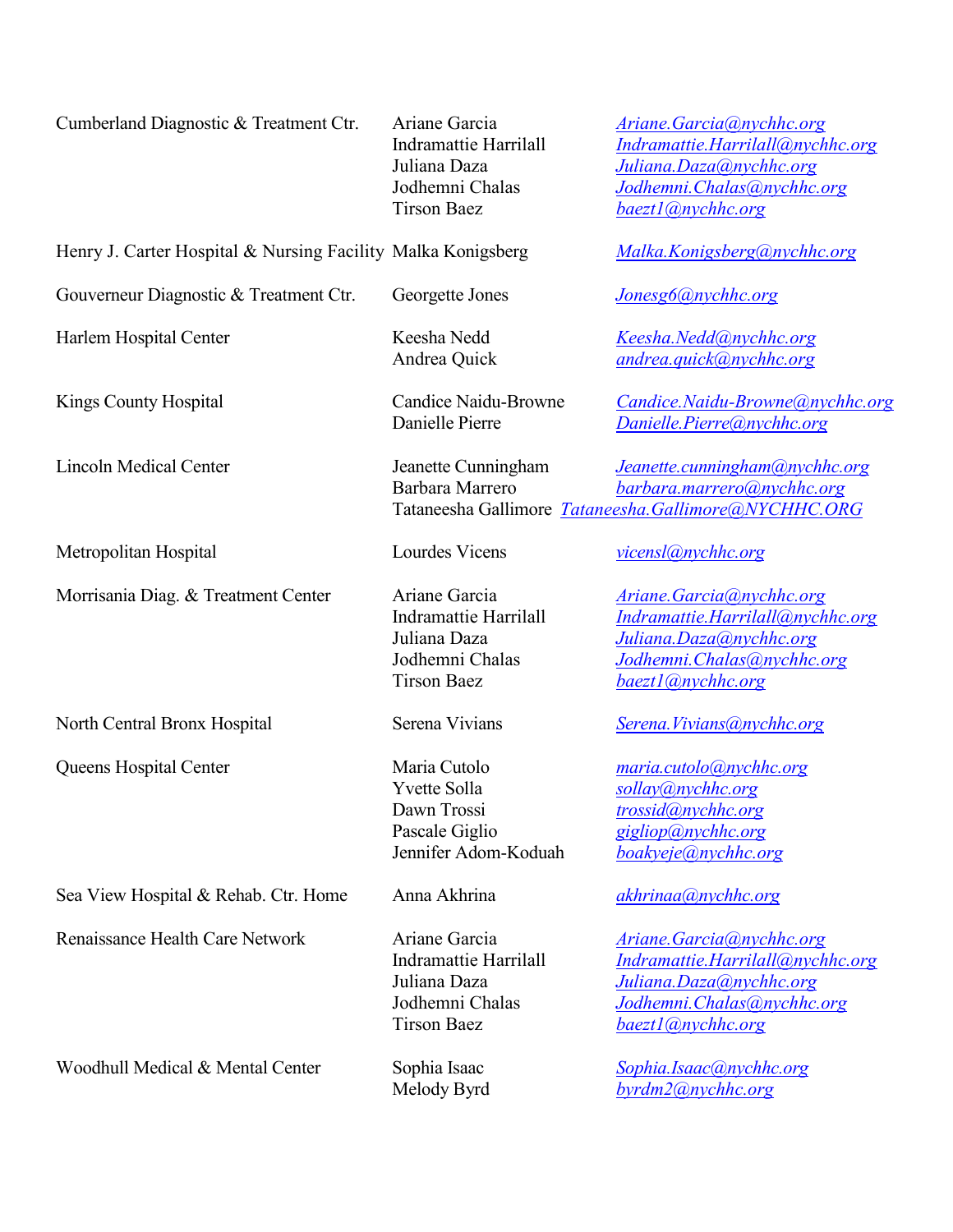E.N.Y Diag. & Treatment Center Ariane Garcia *[Ariane.Garcia@nychhc.org](mailto:Ariane.Garcia@nychhc.org)*

Homeless Svcs., Dept. of Miriam Yournet *[yournetm@hra.nyc.gov](mailto:yournetm@hra.nyc.gov)* 

Housing Development Corporation Lois Bricken-McCloskey *LMcCloskey@nychdc.com*

Housing Preservation & Dev. (HPD) Robert Turbiak *[turbiakr@hpd.nyc.gov](mailto:turbiakr@hpd.nyc.gov)* 

Human Resources Administration Miriam Yournet *[yournetm@hra.nyc.gov](mailto:yournetm@hra.nyc.gov)* 

Independent Budget Office Indera Segobind *[inderas@ibo.nyc.ny.us](mailto:inderas@ibo.nyc.ny.us)*

Information Tech. & Telecommunications, Nicole Bloomfield *[nmurray-bloomfield@doitt.nyc.gov](mailto:nmurray-bloomfield@doitt.nyc.gov)* Dept. of (DoITT)

Industrial Development Agency Carol Hyde-Dawson *[cdawson@nycedc.com](mailto:cdawson@nycedc.com)*

Investigation, Department of Sheldon Cunningham *[SCunningham@doi.nyc.gov](mailto:SCunningham@doi.nyc.gov)*

Labor Relations, Office of (OLR) Andrea Beach *[abeach@olr.nyc.gov](mailto:abeach@olr.nyc.gov)*

Landmarks Preservation Commission John Weiss *[jweiss@lpc.nyc.gov](mailto:msilberman@lpc.nyc.gov)*

Tirson Baez *[baezt1@nychhc.org](mailto:baezt1@nychhc.org)*

Tirson Baez *[baezt1@nychhc.org](mailto:baezt1@nychhc.org)*

Lydia Aponte *[laponte@nychdc.com](mailto:laponte@nychdc.com)*

Belvis Diagnostic Center Ariane Garcia *[Ariane.Garcia@nychhc.org](mailto:Ariane.Garcia@nychhc.org)* Indramattie Harrilall *[Indramattie.Harrilall@nychhc.org](mailto:Indramattie.Harrilall@nychhc.org)* Juliana Daza *[Juliana.Daza@nychhc.org](mailto:Juliana.Daza@nychhc.org)* Jodhemni Chalas *[Jodhemni.Chalas@nychhc.org](mailto:Jodhemni.Chalas@nychhc.org)*

> Indramattie Harrilall *[Indramattie.Harrilall@nychhc.org](mailto:Indramattie.Harrilall@nychhc.org)* Juliana Daza *[Juliana.Daza@nychhc.org](mailto:Juliana.Daza@nychhc.org)* Jodhemni Chalas *[Jodhemni.Chalas@nychhc.org](mailto:Jodhemni.Chalas@nychhc.org)*

Bibi Sataur-De Luna *[sataurb@hra.nyc.gov](mailto:sataurb@hra.nyc.gov)* Nicole Kennedy *[KennedyN@hra.nyc.gov](mailto:KennedyN@hra.nyc.gov)*

Housing Authority Nicole VanGendt *[Nicole.VanGendt@nycha.nyc.gov](mailto:Nicole.VanGendt@nycha.nyc.gov)* Vicki Epner *[Vicki.epner@nycha.nyc.gov](mailto:Vicki.epner@nycha.nyc.gov)* Grace Lee *[Grace.Lee@nycha.nyc.gov](mailto:Grace.Lee@nycha.nyc.gov)*

Sean Soun *[souns@hpd.nyc.gov](mailto:souns@hpd.nyc.gov)* Catherine Raguso *[Ragusoc@hpd.nyc.gov](mailto:Ragusoc@hpd.nyc.gov)*

Bibi Sataur-De Luna *[sataurb@hra.nyc.gov](mailto:sataurb@hra.nyc.gov)* Nicole Kennedy *[KennedyN@hra.nyc.gov](mailto:KennedyN@hra.nyc.gov)*

Human Rights Commission Taiwo Onabanjo *[taonabanjo@cchr.nyc.gov](mailto:taonabanjo@cchr.nyc.gov)*

Shayvonne Nathaniel *[snathaniel@doi.nyc.gov](mailto:snathaniel@doi.nyc.gov)*

Neli Quinche *[nquinche@olr.nyc.gov](mailto:nquinche@olr.nyc.gov)*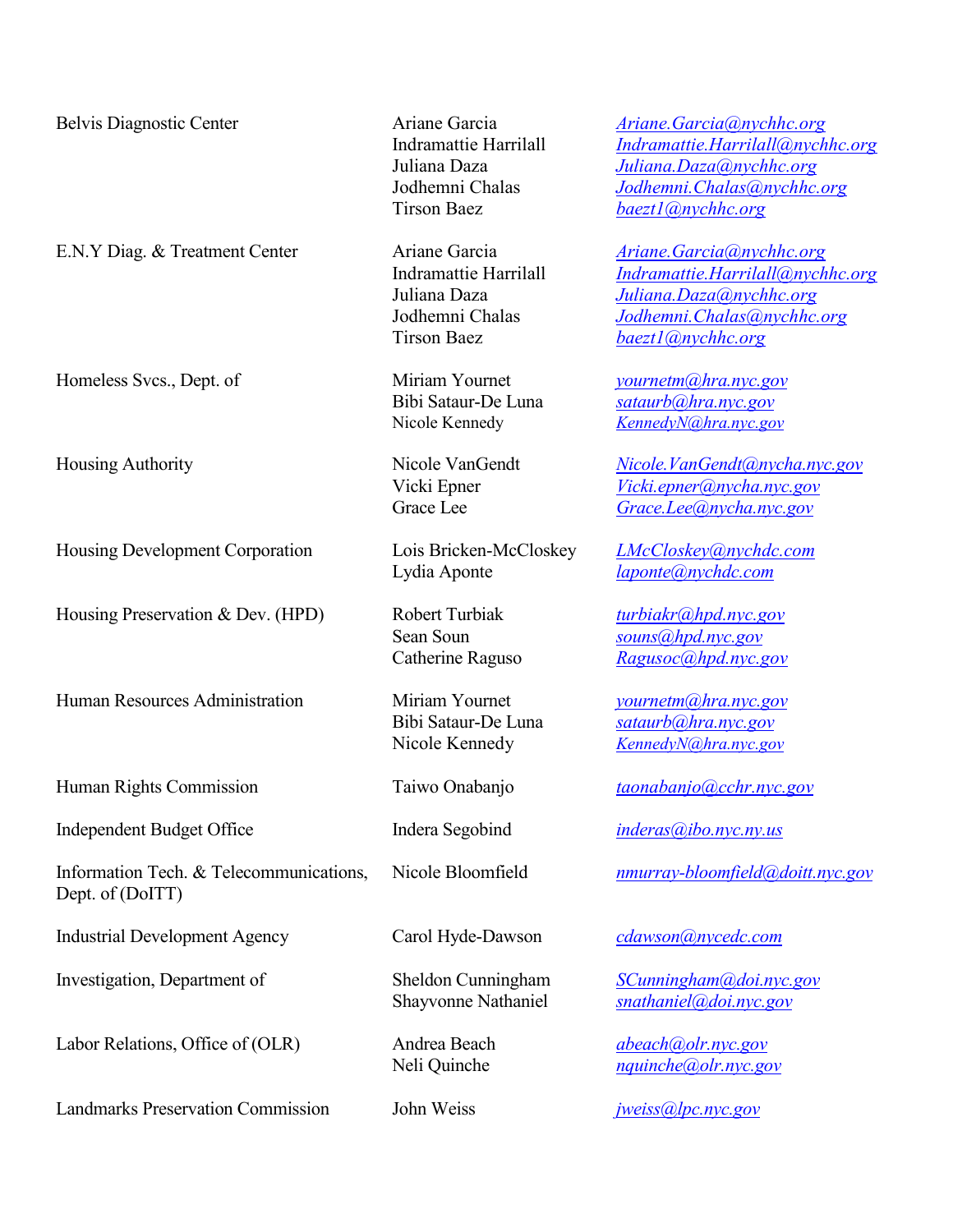Management and Budget, Office of Sharon Naupari *nauparis@omb.nyc.gov*

Mayor's Office of Contract Services Jeremy Halbridge *[jeremy.halbridge@mocs.nyc.gov](mailto:jeremy.halbridge@mocs.nyc.gov)* 

Parks and Recreation, Department of Betty Crowley *[elizabeth.crowley@parks.nyc.gov](mailto:Elizabeth.Crowley@parks.nyc.gov)*

Payroll Administration, Office of Diana Bicchetti *[dbicchetti@fisa-opa.nyc.gov](mailto:dbicchetti@fisa-opa.nyc.gov)* 

Police Pension Fund Michael Ragone *[mragone@nycppf.org](mailto:mragone@nycppf.org)*

Public Administrator/Bx. Matilde (Maddy) Sanchez *[msanchez@bronxpa.nyc.gov](mailto:msanchez@bronxpa.nyc.gov)* 

Public Administrator/Bklyn. Aaishatu Glover *[aaglover@kingspa.nyc.gov](mailto:aaglover@kingspa.nyc.gov)*

Public Administrator/Qns. Lois M. Rosenblatt *[lois@queenscountypa.com](mailto:lois@queenscountypa.com)*

Records and Information Services, Naomi Pacheco *[napacheco@records.nyc.gov](mailto:napacheco@doris.nyc.gov)* Department of (DORIS)

Retirement System, NYC Employees' Karim Nugent, Sr. *[KNugent@NYCERS.org](mailto:KNugent@NYCERS.org)* 

Law Department Eric Eichenholtz *[eeichenh@law.nyc.gov](mailto:eeichenh@law.nyc.gov)* Ramon Barreiro *[rbarreir@law.nyc.gov](mailto:rbarreir@law.nyc.gov)* Johnny Velez *[jvelez@law.nyc.gov](mailto:jvelez@law.nyc.gov)*

Mayor's Office Geraldine Dalce *[gdalce@cityhall.nyc.gov](mailto:gdalce@cityhall.nyc.gov)* Kevern Anderson *[Kanderson@cityhall.nyc.gov](mailto:Kanderson@cityhall.nyc.gov)*

> Kristine Gregorek *[kgregorek@mocs.nyc.gov](mailto:kgregorek@cityhall.nyc.gov)* Dafna Cruz *[dafna.cruz@mocs.nyc.gov](mailto:dafna.cruz@mocs.nyc.gov)*

NYC & Company **Richard Lovatt** *[rlovatt@nycgo.com](mailto:rlovatt@nycgo.com)* 

Police Department Peter Louie *[peter.louie@nypd.org](mailto:peter.louie@nypd.org)* 

Alana Bassit *[ABassit@nycppf.org](mailto:ABassit@nycppf.org)*

Probation, Department of Suzette E. Mapp *[smapp@probation.nyc.gov](mailto:smapp@probation.nyc.gov)*<br>
Zenia Melendez<br> *Zenia Melendez zmelendez@probation.nyc.gov* [zmelendez@probation.nyc.gov](mailto:zmelendez@probation.nyc.gov)

Public Administrator/Man. Dahlia Damas *[ddamas@nycountypa.nyc.gov](mailto:ddamas@nycountypa.nyc.gov)* Pat Fang *[pfang@nycountypa.nyc.gov](mailto:pfang@nycountypa.nyc.gov)* 

Public Administrator/S.I. Jacqueline Ramos jacramos *iacramos@richmondpa.nyc.gov* 

Public Advocate's Office **Elizabeth Guzman** *[eguzman@pubadvocate.nyc.gov](mailto:eguzman@pubadvocate.nyc.gov)* 

Rent Guidelines Board **Andrew McLaughlin** *[amclaughlin@nycrgb.org](mailto:amclaughlin@nycrgb.org)*